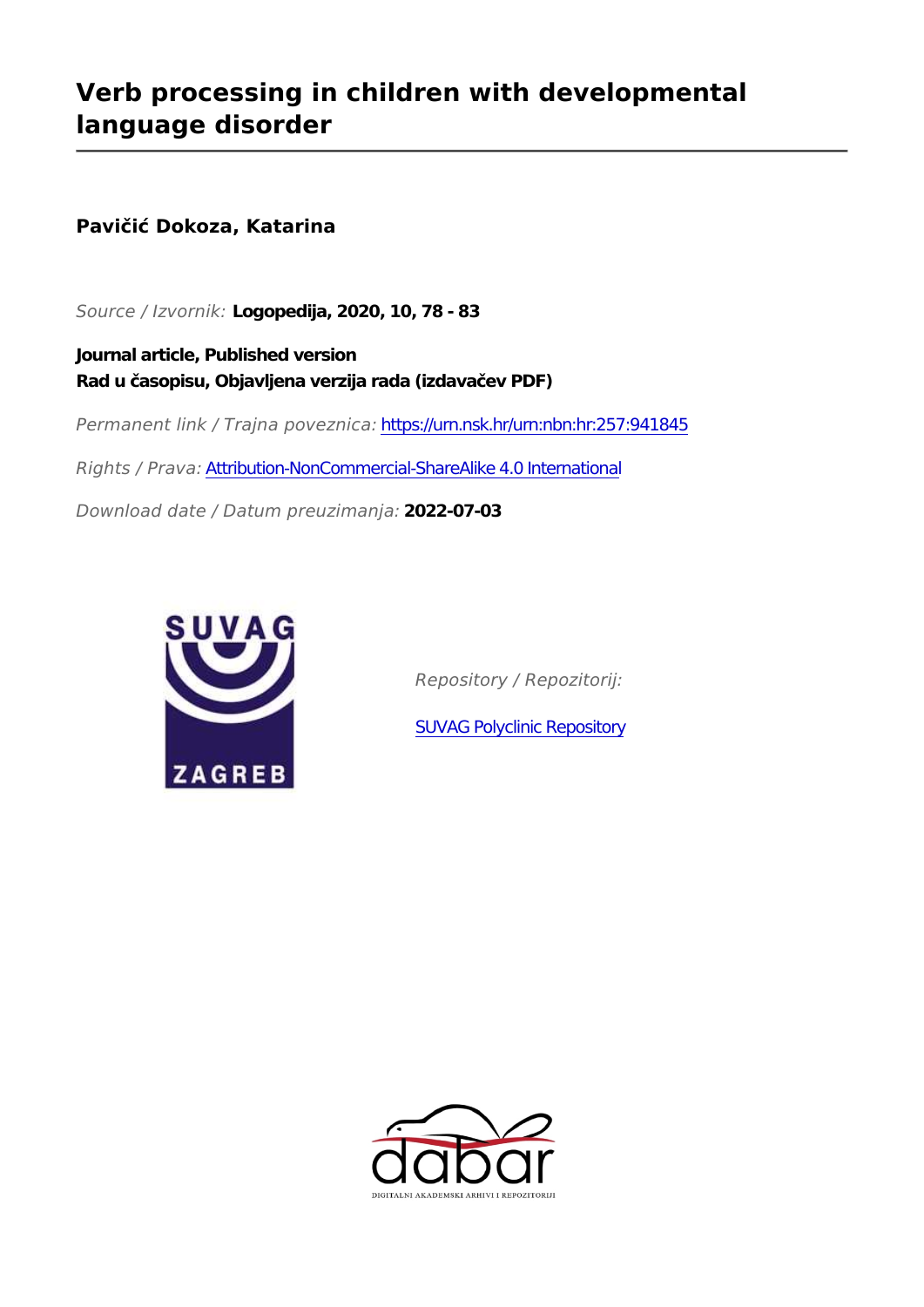**Katarina Pavičić Dokoza** *Poliklinika SUVAG, Zagreb*

# **Verb processing in children with developmental language disorder**

# **Procesiranje glagola kod djece s razvojnim jezičnim poremećajem**

Izvorni znanstveni rad UDK: 376:81'232 https://doi.org/10.31299/log.10.2.5

# **ABSTRACT**

Speed, accuracy, and type of errors during word processing in children with developmental language disorder (DLD) have often been in the focus of various lexical studies. Results of these studies are uniform: children with DLD show slow and less accurate processing. Less is known about the speed and accuracy of verb processing. Therefore, the aim of this study is to explore whether there are differences in the speed and accuracy of verb processing between children with DLD and their typical developing chronological peers (TDC) and younger, language age-matched peers (TDC-y), with special attention to the type of errors produced. The participants in this pilot study were 30 children between the ages of 7;11 and 11 years. Average age of children with DLD was 10;2; TDC children 9;9; and TDC-y children were 8,1. Research procedure included stimulus word presented in auditory form, and children's task was to choose which one of the three presented pictures on computer screen represent the verb they just heard. Results showed no statistically significant differences regarding speed and accuracy between groups of participants. The difference in proportion of errors in picture selection task did not reach statistical significance when it comes to phonological mistakes, nor when it comes to semantic errors. However, the proportion of phonological errors had a tendency of highest scores in group of children with DLD, while proportion of semantic errors was highest in TDC-y. According to findings from this study, it seems important to emphasize the importance of phonological exercises parallel with exercises focused on vocabulary span in work with children with DLD. Number of exposures to the new word in children with DLD can play a significant role in speed of processing but it can also lead to overlearning affecting research outcomes. Children with DLD who participated in this study had been enrolled in speech and language therapy for several years. Future studies should, among other, also control this variable.

# **SAŽETAK**

Brzina, točnost i vrsta pogrešaka tijekom jezične obrade kod djece s razvojnim jezičnim poremećajima (RJP), često su bili u fokusu različitih leksičkih studija. Rezultati studija su ujednačeni: djeca s RJP-om pokazuju sporo i manje precizno procesiranje. Manje se zna o brzini i točnosti obrade glagola. Stoga je cilj ovog istraživanja istražiti – postoje li razlike u brzini i točnosti obrade glagola između djece s RJP-om-om i djece urednog jezičnog razvoja, ujednačenih po kronološkoj i receptivnoj jezičnoj dobi, s osvrtom na vrstu pogrešaka. U istraživanju je sudjelovalo tridesetak djece u dobi od 7;11 do 11;0 godina. Prosječna dob djece s RJP-om bila je 10;2 godina, starije djece urednog jezičnog razvoja 9;9 godina, a mlađe djece urednog jezičnog razvoja – izjednačenih s djecom s razvojnim jezičnim poremećajem s obzirom na razinu receptivnog jezika 8;1 godina. Postupak istraživanja obuhvaćao je izgovorenu poticajnu (stimulus) riječ, a zadatak ispitanika bio je odabrati koja od tri prikazane slike na ekranu računala predstavlja glagol koji su upravo čuli. Istraživanje nije pokazalo statistički značajne razlike u pogledu brzine i točnosti između ispitanih skupina djece. Razlika u tipu pogrešaka u zadatku odabira slike nije dosegnula statističku značajnost, kada su u pitanju fonološke kao niti semantičke pogreške. Međutim, udio fonoloških pogrešaka imao je tendenciju najvećih rezultata u skupini djece s RJP-om, dok je udio semantičkih pogrešaka najveći u skupini mlađih kontrolnih ispitanika. U skladu s rezultatima ovog istraživanja, važno je naglasiti uključivanje fonoloških vježbi paralelno s vježbama usmjerenima na opseg rječnika u radu s djecom s RJP-om. Učestalost izloženosti novoj riječi kod djece s RJP-om može igrati značajnu ulogu u brzini obrade, ali i dovesti do efekta prenaučenosti, što može utjecati na rezultate istraživanja. Djeca s RJP-om – sudionici ovog istraživanja, bila su nekoliko godina uključena u logopedsku terapiju. Buduća istraživanja bi, među ostalim, također trebala kontrolirati i ovu varijablu.

**Keywords:** verb processing

developmental language disorder

▪

**Ključne riječi:**  procesiranje glagola ▪ razvojni jezični poremećaj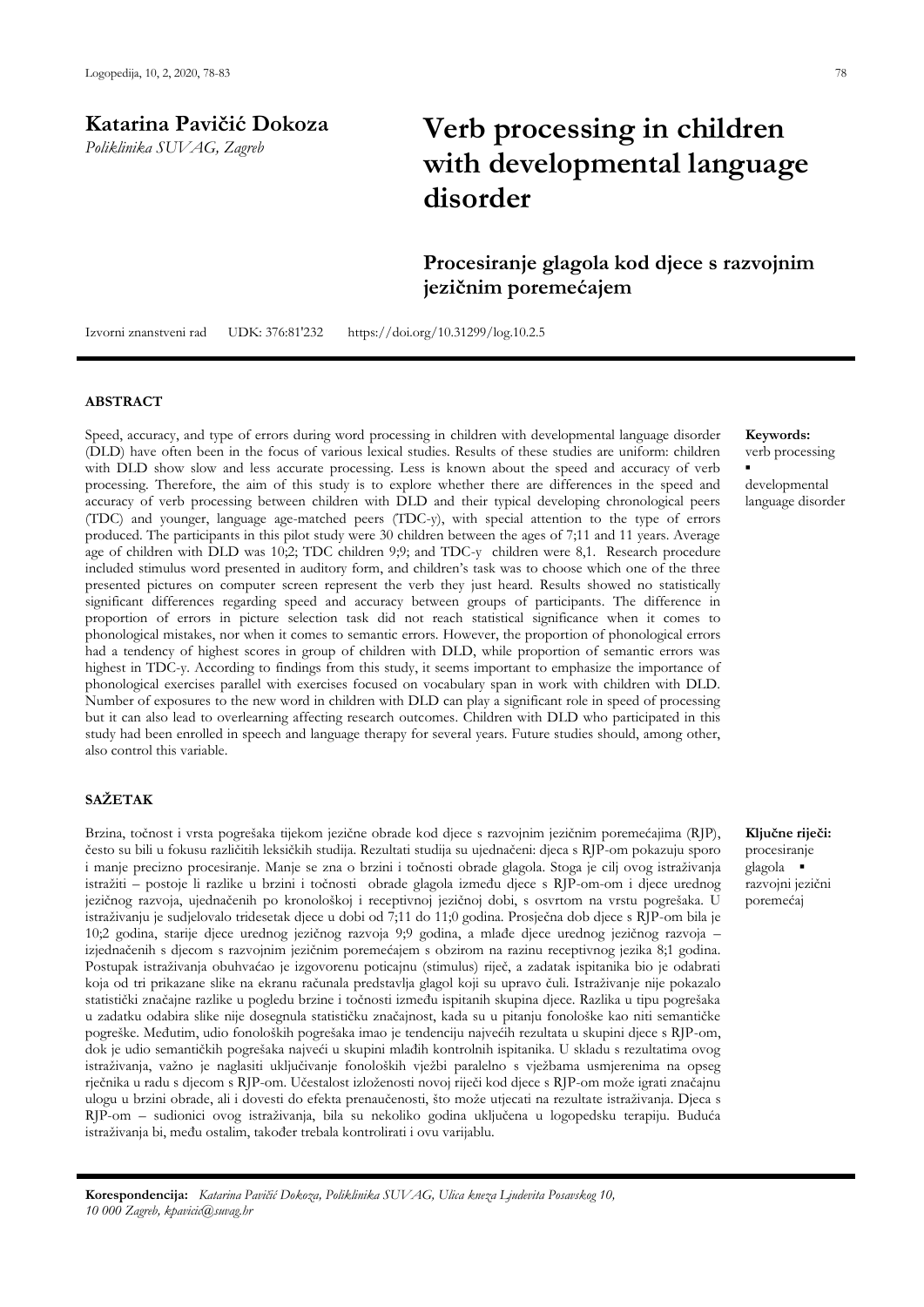# **INTRODUCTION**

Problems with lexical development occur at many children with developmental language disorders (heareafter DLD). Children with DLD can show poor naming skill caused by more general lexical difficulties despite adequate receptive vocabulary skill (Dockrell, Messer & George, 2001). Dockrell, Messer, George, Ralli (2003) found that children with DLD produced fewer and less accurate definition of word compared to two groups of children matched with chronological age and younger, matched on the level of receptive grammar. This finding can be supporting the thesis that naming difficulties are often associated with impoverished semantic representation which leads to a retrieval problem (Nash & Donaldson, 2005). In the other words, lexical problems may have their roots in storage or encoding stage, a theory proposed by Leonard's storage hypothesis (Leonard, 1998). On the other hand, generalised slowing hypothesis (Kail, 1994) predict that children with DLD will have a slower processing speed across a wide linguistic and non-linguistic task. However, it is still not clear what the nature of these difficulties is. There are at least three types of merit questions regarding this issue. Do children with DLD have problems with phonological properties or semantic properties of new words or both? The second question is to what extant are word learning difficulties influenced by the learning context, e.g. where their meaning must be inferred vs. context were an explicit instruction about their meaning is provided. Number of exposures to the new word in children with DLD can play a significant role in speed of processing. This stands for all children not just children with DLD. If a larger number of the underlying language processes (phonological memory, phonological analyses and syntheses, semantic/conceptual analysis, morphosyntactic) are responsible for lexical processing, disturbance of which process is the most common cause of lexical deficit? Poor phonological memory skills are often mentioned as a cause of difficulties in word learning. Evidence for this found in research show impaired performance on nonword repetition tests (Bishop at al., 1996). Poor phonological working memory skills can affect the ability to establish durable and discriminable representation of phonological form of newly learned word in long term memory. Also, research showed that children with DLD have deficits in learning and retaining new lexical items (Weismer & Hesketh, 1996), in size and depth of their vocabularies and semantic knowledge (Brackenbury & Pye, 2005), or problems in integration of all words properties (Bastiaanse & Bol, 2001).

Speed of language processing in children with DLD has been studied in various contexts. Results conducted by Miller, Kail, Leonard, & Tomblin (2001) showed that speed of processing of children with DLD are slower than of children with typical language development. Findings from different research support the fact that children learn nouns faster than they do verbs (Bornstein at. al., 2004; Genther, 2006). Research on speed of processing of verbs in children with DLD is especially interesting since verbs are more complex than nouns, and action naming has been shown to be more difficult than object naming (Sheng & McGregor, 2010). After verb has entered children's vocabularies, learning their full meaning takes a prolonged time. There is a large volume of literature that shows that verbs are acquired later than nouns and that they tend to be more impaired in developmental language disorders (for more details see Masterson, Druks, Gallienne, 2008). Authors emphasised that motor features that have anterior anatomical substrate contribute predominantly to the conceptual representation of (concrete) verbs. Beside the anatomical features regarding verbs production, the semantic representations have also been considered to be more complex than those of nouns, i.e. the semantic organisation of verbs is considered to be shallower and matrix-like (Huttenlocher & Lui, 1979 cited in Masterson at al., 2008). Also, verbs determine the number and type of arguments and have numerous subcategories. The earliest stages of language acquisition are bound to be affected by this variability since very early verbs such as *dream, drink, eat, open* are often used with different constellations of arguments. So, learning one verb does not necessarily allow generalising to another (compared to nouns), imposing a great burden on their acquisition (Gleitman, 1994, cited in Masterson at al., 2008). Verbs tend to be associated with more inflections than nouns. Although verbs are most frequent words in English their higher token frequency does not compensate for their relative difficulty. So, verbs remain disadvantaged despite being more frequent than nouns (Masterson at al., 2008).

Thompson (2003) conducted research on people with aphasia. As compared to typical subjects, agrammatic participants produced a greater proportion of one- and twoargument verbs and copulas and fewer three-argument and complement verbs. Also, a hierarchy of difficulty in verb production based on argument structure was found. The data from this study suggest that difficulties in accessing verbs for production is influenced by the verb's lexical entry. Models of lexical processing suggest that access to conceptually determined items entails a lexical search, which involves automatic activation of lexically specified material of both the target and related items (Thompson, 2003). The finding that verbs with a more complex argument structure present difficulty for production suggests that verb production deficits in agrammatic aphasic individuals are tied to problems accessing verbs with complex lexical entries.

Rothweilr, Chila, Clahsen (2011) came to a similar conclusion regarding the monolingual and the bilingual children with DLD. They all had corrected (present vs. preterit) tense marking and produced syntactically complex sentences such as embedded clauses and wh-questions, but were limited in reliably producing correct agreement-marked verb forms.

Regarding all this, it could be presumed that verbs processing will be slower in children with DLD.

#### **RESEARCH GOAL\_\_\_\_\_\_\_\_\_\_\_\_\_\_\_\_\_\_\_\_\_\_\_\_\_\_\_\_\_**

Research exploring on-line verb's accuracy, reaction time and error analyses of children with DLD is sparse. According to author knowledge, study measuring accuracy, reaction time and error analysis of verb stimuli is not conducted in Croatian-speaking children with DLD.

The research was conducted to explore accuracy, reaction time and error analyses in lexical processing task of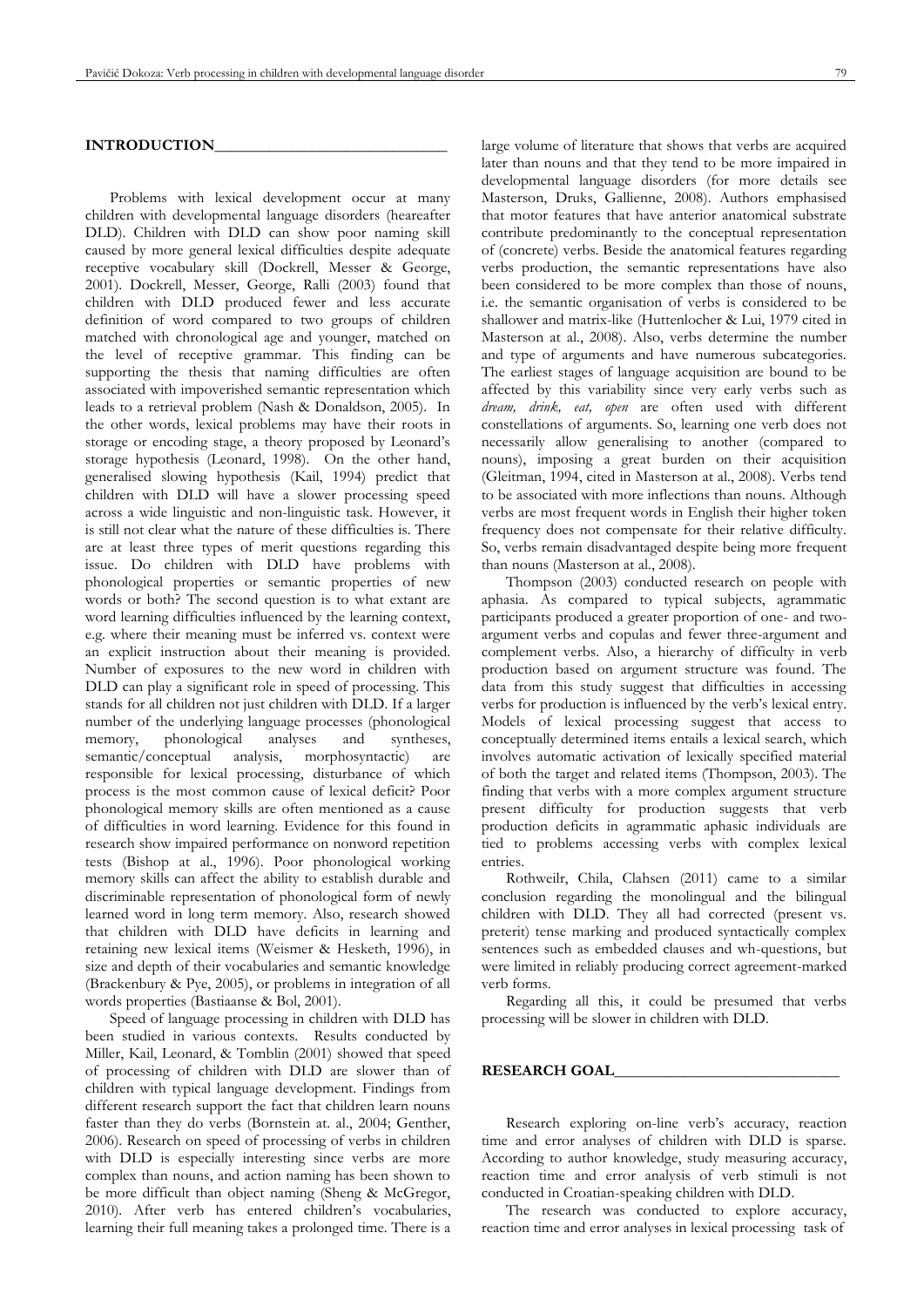children with developmental language disorder (DLD) matched by two typical groups – chronologically agematched peers (TDC) and younger, language age-matched peers (TDC-y).

According to the research goal, three research hypotheses were derived:

1) children with DLD will be less accurate in choosing the target verb than TDC and TDC-y children;

2) children with DLD will have a longer reaction time compared to TDC and TDC-y children;

3) error analyses will show different findings for the group of DLD children compared to the both groups of children with typical language development.

#### **METHOD\_\_\_\_\_\_\_\_\_\_\_\_\_\_\_\_\_\_\_\_\_\_\_\_\_\_\_\_\_\_\_\_\_\_\_\_\_**

#### **Participants**

The participants in this pilot study were 30 children between 7;11 and 11 years. The average age of children with DLD was 10;2, average age of TDC children matched by chronological age was 9;9, and of younger children matched on receptive language score (TDC-y) was 8;1. Groups consisted of 10 children, i.e. 10 children with DLD and 20 children with typical language development (10 age-matched and 10 matched by receptive language score). Languagematched controls were selected by results on PPVT-III-HR (Dunn et al., 2009) and TROG-2:HR (Bishop, Kuvač Kraljević, Hržica, Kovačević, Kologranić Belić, 2014).

All children spoke Croatian language at home. DLD children were enrolled in SLT therapy in SUVAG Polyclinic (SUVAG Elementary school). Selection criteria were results on standardised vocabulary and grammar tests more than - 1,5 SD less than average, nonverbal abilities within the normal range (measured with Wechsler Intelligence Scale for Children (WISC) and no history of hearing or neurological disorders. DLD children were enrolled in the study according to previous clinical assessment of their SLTs. TDC were selected from mainstream elementary school according to the selection made by their teacher. Inclusion criteria were normal hearing status, no history of speech and language difficulties, no history of any neurological disorders, no other significant special needs, or poor school attendance. Control children were deemed to be making typical progress by their teachers. Groups were matched according to group of children not subject per subject.

#### **Material**

Experiment was designed as a picture selection task, using E-prime 2.0 software. The stimuli were black and white pictures of 36 verbs. The research procedure included a stimulus verb presented in auditory form, and children's task was to choose which one of the three presented pictures on computer screen represents the verb they had just heard. One picture represented the target verb, and the other two were chosen on basis of semantic and phonological similarity to target verb (e.g., target word was tući*/beat*, phonological distractor was word *vući/drag* and semantical distractor was *ljubiti/love*). Stimulus used in this study were verbs whose concepts were expected to be within participants' vocabularies. Verbs were chosen by the author of the study in cooperation with children's teacher and SLT. During the preparation of study Croatian Lexical Database (Kuvač Kraljević, J., Olujić, M. (2018) or similar sources of relevant psycholinguistic features of words did not exist. Because of that only frequency of verbs, subjectively assessed by SLTs and teacher, was taken into consideration.

Target words were presented to children in random order, and ordering of picture types (i.e. target verb, phonologically and semantically distracted verb) was random at each trial. Two sets were presented as an exercise sets before target sets.

#### **Procedure**

Children were tested individually in a SLT room. Naming latencies were measured as time from the appearance of the stimuli to the pressing of a key on a keyboard.

Accuracy and reaction time (RT) were determined for each group of children. For the analysis of RT, incorrect answers were eliminated. Trials with RT bellow 300 ms and those above 3000 ms were considered outliers, and were excluded from analysis (Linck, Kroll & Sunderman, 2009). After this trimming, RTs that were  $+/- 2SD$  from each child's RT were also excluded from further analysis, following usual procedure for this type of research (e.g. Windsor & Kohnert, 2004).

### **RESULTS AND DISCUSSION\_\_\_\_\_\_\_\_\_\_\_\_\_\_\_\_\_\_\_\_**

#### **Accuracy**

Since distributions of correct responses for each group were skewed, median and interquartile range were used as measures of central tendency and variability, and comparison was carried out using a nonparametric statistical test.

**Table 1.** Percentage of correct responses in each group of participants

|                               | Median   | (IQR)               |
|-------------------------------|----------|---------------------|
| DLD children                  | $80.0\%$ | $(70.0\% - 80.0\%)$ |
| Age matches                   | $80.0\%$ | $(77.5\% - 82.5\%)$ |
| Receptive<br>language matches | $80.0\%$ | $(77,5\% - 90,0\%)$ |

Kruskal-Wallis test did not indicate statistically significant difference between the groups in percentage of correct responses ( $χ²=2,43$ ; df=2; p=0,296).

Although there were no statistically significant differences regarding the accuracy in all groups, TDL-y compared to other two groups of children.children showed larger variability (interquartile range). Findings from this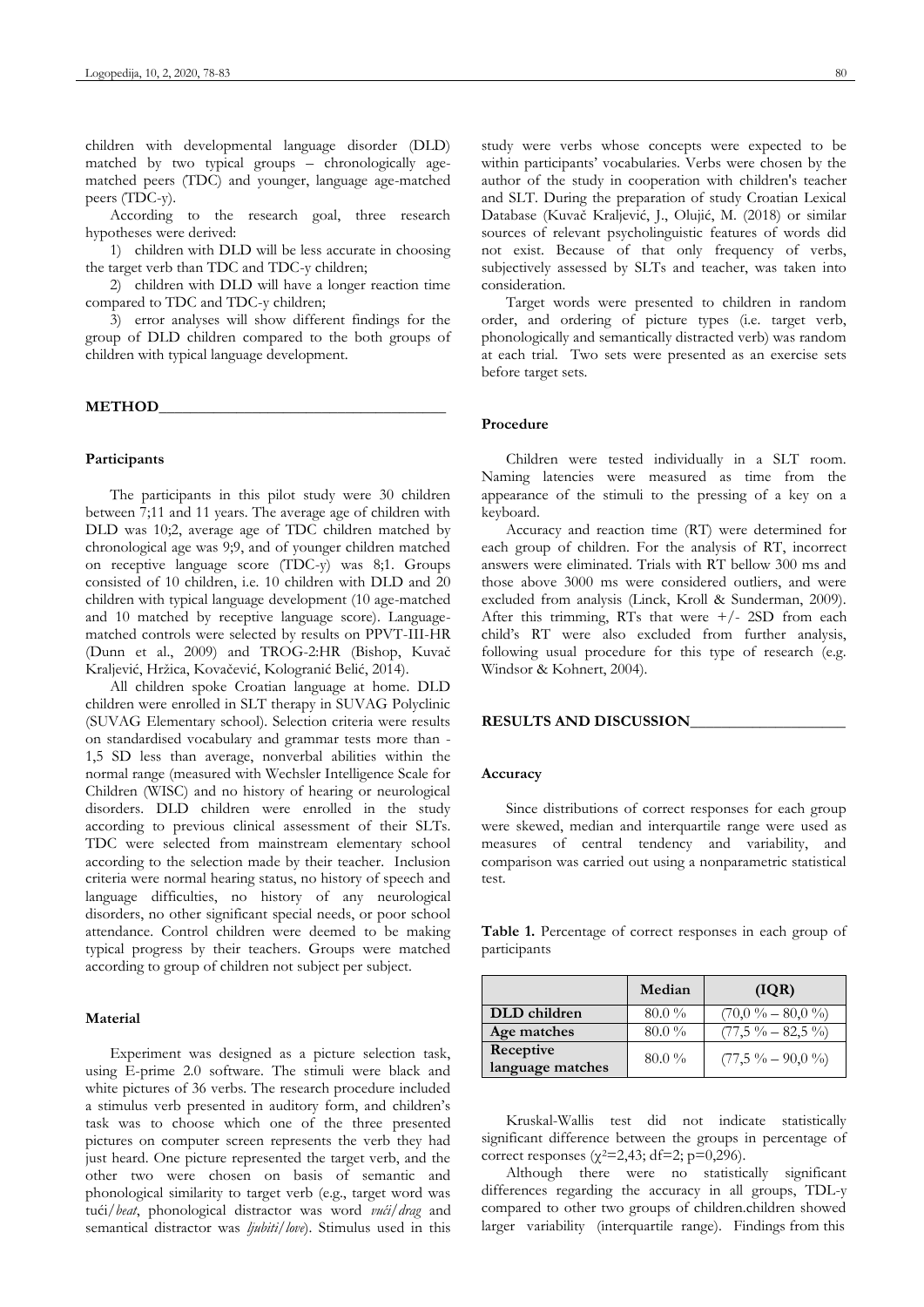research don't corroborate previous research regarding verb processing. This is in line with some other studies. For example, Bastianse and Bol (2001) suggests that reduced diversity of verbs in spontaneous speech is not a direct reflection of a problem in verb retrieval. However, high average results and range in all three groups of participants suggest that verbs were well known to participants. This might have had influence on the similar performance of three groups. Linking acoustic or printed forms of words and their meaning is a cognitive process (Auer, 2009) and accuracy of word recognition is affected by psycholinguistic characteristics of the words. Soares, Costa, Machado, Comesaña, Oliveira (2017) emphasised that these characteristics refer to conceptual, and linguistic features, as well as frequency. During the time of structuring the stimulus material for study databases of psycholinguistic features of words were not available for Croatian, such as Croatian Lexical Databese. As its authors state, the lack of normative data for all (psycho)linguistic properties of words in Croatian was a primary motivation for its development (Kuvač Kraljević, Olujić, 2018). Future research in Croatian language should rely on available sources of psycholinguistic features in Croatian and take into consideration psycholinguistic features of verbs to be able to eliminate effect of highly automated verbs and to avoid ceiling effect in attempt to discuss accuracy and RT of verbs processing in DLD children.

## **Reaction time**

Since distributions of RT were skewed, median and interquartile range were used as measures of central tendency and variability, and comparison was carried out using nonparametric statistical test.

**Table 2.** Reaction time in each group of participants

|                               | Median | (IQR)               |
|-------------------------------|--------|---------------------|
| DLD children                  | 1801,7 | $(1240,9 - 2249,6)$ |
| Age matches                   | 1677,1 | $(1410,3 - 2094,8)$ |
| Receptive<br>language matches | 1779,4 | $(1303,7 - 2037,2)$ |

Kruskal-Wallis test did not indicate statistically significant difference between the groups in RT ( $\chi^2$ =0,15; df=2;  $p=0.929$ ).

Children with DLD had a tendency to longer RT than controls groups, although the difference between groups did not reach statistical significance. Variability was also highest in group of children with DLD.

Recent studies suggest that individual differences in language processing speed play an important role in explaining the speed with which children acquire language (for more information see Peter at. al., 2019). Although in this study no statistical difference was found, it has to be taken into consideration that the number of participants per group was small. Clear tendencies showing slower processing times for children with DLD were observed, as well as for older vs. younger children. Extended study with more emphasis on the development of the task might show better discrimination between groups.

#### **Error analyses**

Errors of participants were analysed and proportions of two types of errors, phonological and semantic, were determined.



**Figure 1.** Error analysis – median proportion of each type of error (in total number of errors).

Difference in the proportion of errors made in picture selection task did not reach statistical significance when it comes to phonological errors ( $\chi$ 2=1,65; df=2; p=0,437), nor when it comes to semantic errors  $(\chi^2=1,65; df=2;$ p=0,438) between any groups of participants. However, proportion of phonological errors was highest in group of children with DLD, while proportion of semantic mistakes was highest in group of younger controls (receptive language matches). More semantic errors in youngest children can support tentative conclusion that those children may not recognize the appropriate semantic features and possibly that they are still in process of fleshing out the semantic representation of specific verbs (Pye, Loeb, Redmond, Richardson, 1995). Tendency to more phonological errors seen in DLD children could support the thesis of deficit in word's phonological properties i.e., lack of secure phonological representation to map it onto. A child with phonological difficulties finds it hard access the check (meaning of the verb) because he or she has not yet mastered the phonological skills that are required for speech development. Tendency to more phonological errors in group of DLD probably reflects broader challenges than lexical in language development of those children. Bishop (2014) emphasise that learning of tense could be impaired by problems with phonological segmentation.

Findings from this study, although only on the level of tendency, could have an important impact on clinical practice. If children with DLD make qualitatively different type of errors compared to TDC, clinical goals should take this into the consideration. Difficulties differentiating between the sounds they hear, i.e., protracted phonological issue, can lead to difficulties regarding grasping the sound in their working memory, which will make them face difficulty analysing and combining sounds, mixing phonemes, producing speech sound clusters and so on.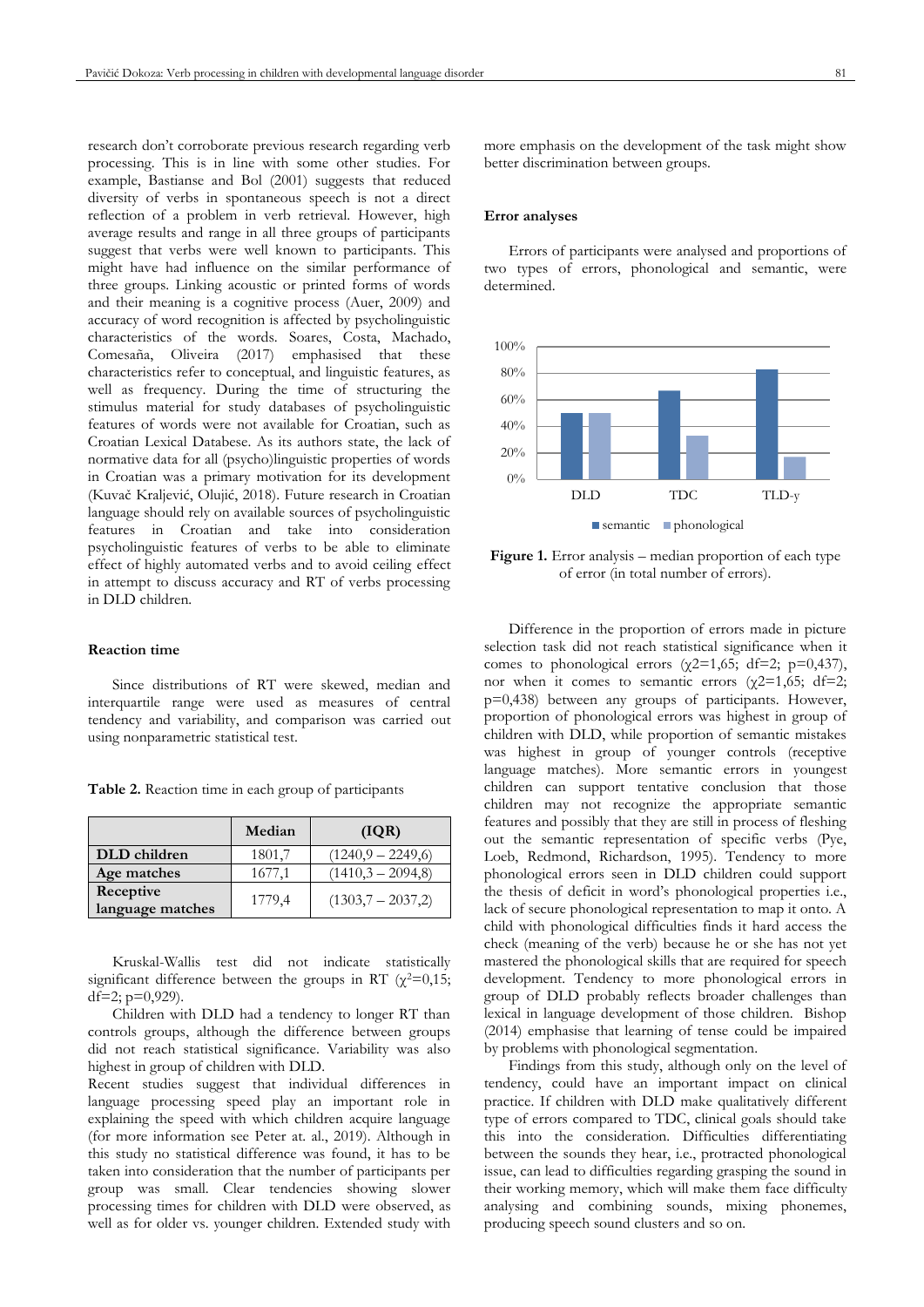## **Limitations of the study**

This study also has several limitations that need to be stated. The limitation of this study is a small number of participants and need for the better control of verbs features (age of acquisition, imageability, lemma frequency, familiarity, word length et cetera). The testing process seems to have been too simple for all children – the target image in an environment with only two distractors makes it easier to recognize the target word, and sometimes provides greater opportunity for guessing. Some other verb recognition test methods (e.g., recognizing verbs in a sequence of pseudoverbs or close task) may be a more sensitive measure for differentiate DLD group from typical children at the age of 10. The small number of subjects and the small number of items (stimulus) along with the uncontrolled impact of speech and language therapy could have masked the differences in verb processing between the typical language development and children with DLD. Since the children with DLD were included in speech and language therapy in SUVAG Polyclinic, the obtained results might have reflected the impact of speech-language therapy, which was not the goal of this work, but it can in no way be left out, so it should be reported and controlled in future research.

#### **CONCLUSION**\_\_\_\_\_\_\_\_\_\_\_\_\_\_\_\_\_\_\_\_\_\_\_\_\_\_\_\_\_\_\_\_\_

The present explored differences in accuracy and reaction time, a well as in types of errors, in children with DLD and their typically developing peers matched by age (TDC) and receptive vocabulary (TDC-y). Research showed no statistically significant differences regarding these variables, which does not corroborate findings from previous research. Although there were not statistically significant differences among groups, children with DLD showed a tendency to a longer and more variable reaction time compared to TDC and TDC.y.

Besides reaction time and accuracy, types of errors were also analysed. Tendency to more phonological errors in group of DLD children compared to controls lead to a tentative conclusion that deficit in word's phonological properties could have an impact on broader lexical skills.

According to findings from this study, it seems important to emphasize phonological exercises parallel with exercises focused on vocabulary span in working with children with DLD. Also, future research could benefit from this research by taking into consideration observed tendencies and apply similar design on larger groups of participants, with more emphasis to the construction of the material. As concrete, frequent, more imageable and earlier– acquired words are retrieved and processed faster (Łuniewska at. al, 2016) and the frequency is the most important predictor of verb naming (Masterson, Druks, Gallienne, 2008), more variability regarding those features of verbs should be included to develop more appropriate testing material. Number of exposures to the new word in children with DLD can play a significant role in speed of processing but it can also lead to overlearning and ceiling effect affecting research outcomes. Children with DLD participated in this study were enrolled in therapy for several years. Future studies should also control this variable. Despite limitations, results show several points which would be worthwhile to investigate more systematically in future research.

## **REFERENCES\_\_\_\_\_\_\_\_\_\_\_\_\_\_\_\_\_\_\_\_\_\_\_\_\_\_\_\_\_\_\_\_\_**

1) Auer, E. T. (2009). Spoken word recognition by eye. *Scandinavian Journal of Psychology*, 50(5), 419–425. [https://doi.org/10.1111/j.1467](https://doi.org/10.1111/j.1467–9450.2009.00751.x)–9450.2009.00751.x.

2) Bastiaanse, R., Bol, G. (2001). Verb Inflection and Verb Diversity in Three Populations: Agrammatic Speakers, Normally Developing Children, and Children with Specific Language Impairment (SLI). *Brain and Language*. 77, 274– 282. doi:10.1006/brln.2000.2401,

3) Bishop, M. V. D., Kuvač Kraljević, J., Hržica, G., Kovačević, M., Kologranić Belić, L. (2014.) Test razumijevanja gramatike – TROG-2: HR. Jastrebarsko: Naklada Slap.

4) Bishop D.V.M. (2014). Problems with tense marking in children with specific language impairment: not how but when. *Philosophical Transactions of the Royal Society.* B 369: 20120401.<http://dx.doi.org/10.1098/rstb.2012.0401>

5) Bishop, D. V. M., North, T., Donlan, C. (1996). Nonword Repetition as a Behavioural Marker for Inherited Language Impairment: Evidence From a Twin Study. *Journal of Child Psychology and Psychiatry*, 37(4), 391– 403. doi:10.1111/j.1469-7610.1996.tb01420.x

6) Bornstein, M.H., Cote, L.R., Maital S, Painter, K., Park, S-Y, Pascual, L., Vyt A. (2004). Cross-linguistic analysis of vocabulary in young children: Spanish, Dutch, French, Hebrew, Italian, Korean, and American English. *Child Development*. 75:1115–1139.

7) Brackenburi, T., Pye, C. (2005). Semantic Deficits in Children With Language Impairments: Issues for Clinical Assessment*Language, Speech, and Hearing Services in Schools*. Vol. 36, 5–16. Pristupljeno 31.1.2021. Brackenbury (bgsu.edu)

8) Dockrell, J. E., Messer, D., George, R. (2001). Patterns of naming objects and actions in children with word finding difficulties. *Language and Cognitive Processes*, 16, 261–286.

9) Dockrell, J. E., Messer, D., George, R., Ralli, A. (2003). Beyond naming patterns in children with WFDs –

Definitions for nouns and verbs. *Journal of Neurolinguistics*, 16, 191–211.

10) Dunn, L. M., Dunn, L. M., Kovačević, M., Padovan, N., Hržica, G., Kuvač Kraljević, J., Mustapić, M., Dobravac, G., Palmović, M. (2009). *Peabody slikovni test rječnika (PPVT-III-HR).* Jastrebarsko: Naklada Slap.

*11)* Gentner, D. (2006). Why verbs are hard to learn. In: Hirsh-Pasek, K., Golinkoff, R. (ed). *Action meets word: How children learn verbs*. Oxford, United Kingdom: Oxford University Press; p.544-564.

12) Hayiou-Thomas, M. E., Bishop, D. V. M., Plunkett, K. (2004). Simulating SLI: General cognitive processing stressors can produce a specific linguistic profile. *Journal of Speech, Language, and Hearing Research*, 47(6), 1347–1362. https://doi.org/10.1044/ 1092-4388(2004/101

13)Kail, R. (1994). A method of studying the generalized slowing hypothesis in children with specific language impairment. *Journal of Speech and Hearing Research*, 37, 418– 421.